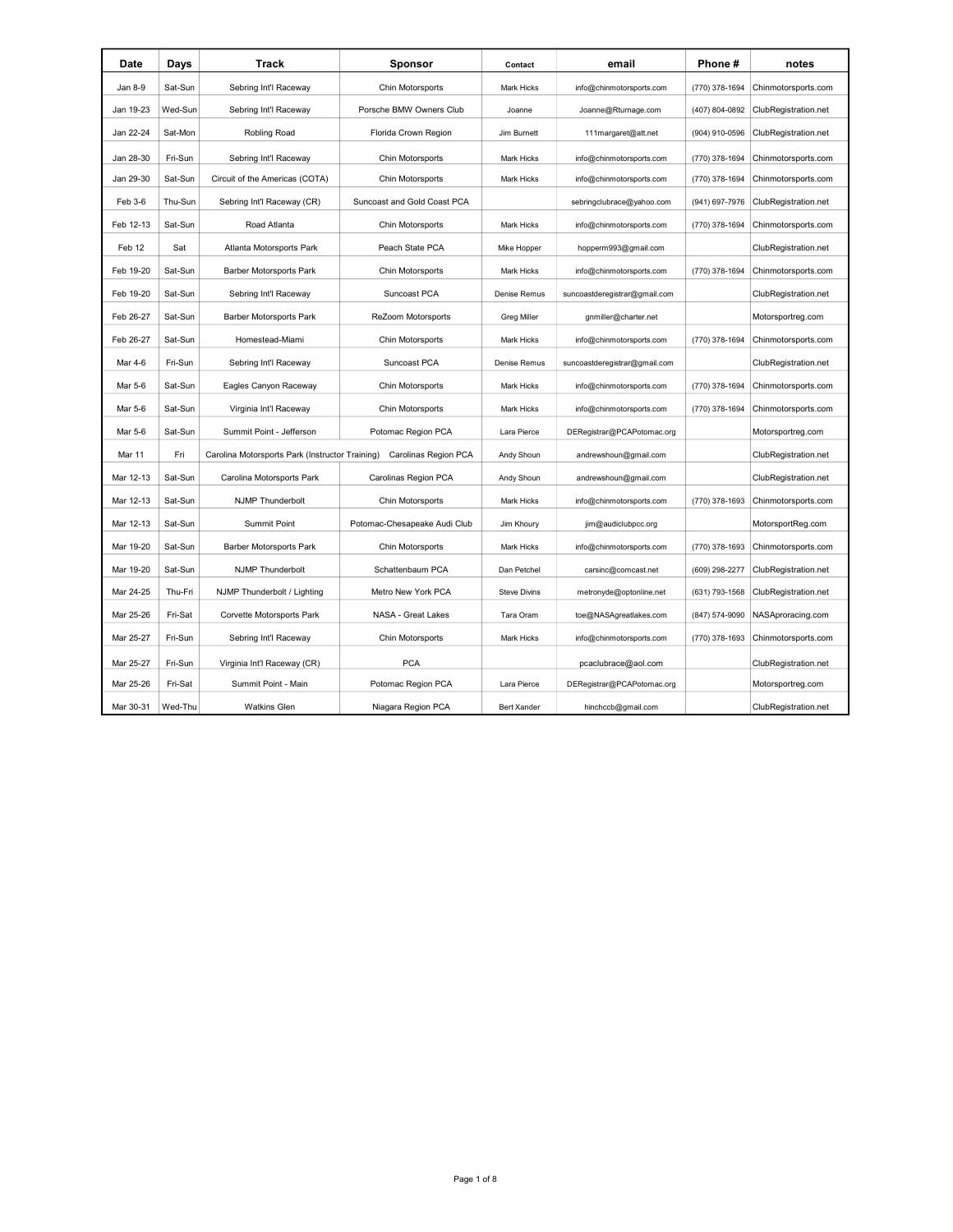| Date         | Days    | Track                                            | Sponsor                         | Contact            | email                         | Phone#         | notes                |
|--------------|---------|--------------------------------------------------|---------------------------------|--------------------|-------------------------------|----------------|----------------------|
| Apr 1-3      | Fri-Sun | <b>NJMP Thunderbolt</b>                          | BMW CCA - New Jersey            | Jeff White         | jwhite@njbmwcca.org           |                | Motorsportreg.com    |
| Apr 2-3      | Sat-Sun | <b>Barber Motorsports Park</b>                   | Alabama Region PCA              | Tom Harkins        | tomharkins@bellsouth.net      |                | ClubRegistration.net |
| Apr 4-5      | Mon-Tue | Virginia Int'l Raceway                           | Potomac-Chesapeake Audi Club    | Jim Khoury         | jim@audiclubpcc.org           |                | MotorsportReg.com    |
| Apr 8-10     | Fri-Sun | Jefferson - Shenandoah                           | Riesentoter Region PCA          | Nyssa Capaul       | registrar@rtr-pca.org         |                | Motorsportreg.com    |
| Apr 8-10     | Fri-Sun | Road Atlanta (CR) DE Solo only                   | Peach State PCA                 | Mike Hopper        | hopperm993@gmail.com          |                | ClubRegistration.net |
| Apr 8-10     | Fri-Sun | World Wide Technology Raceway                    | St Louis PCA                    | Dan Sokol          | pcaclubrace@aol.com           | (314) 971-4742 | ClubRegistration.net |
| Apr 9-10     | Sat-Sun | Corvette Motorsports Park                        | <b>MVP Track Time</b>           | Mark Pfeffer       | Feffman@MVPTrackTime.com      | (314) 249-3770 | MVPTrackTime.com     |
| Apr 9-10     | Sat-Sun | Putnam Park                                      | 10/10ths Motorsports            | <b>Bill Neal</b>   | 1010ths@zoomtown.com          | (513) 615-2861 | Motorsportreg.com    |
| Apr 9-10     | Sat-Sun | Sebring Int'l Raceway                            | Chin Motorsports                | <b>Mark Hicks</b>  | info@chinmotorsports.com      | (770) 378-1693 | Chinmotorsports.com  |
| Apr 9-10     | Sat-Sun | <b>Waterford Hills</b>                           | Waterford Hills: open track day | Ed Frank           | otd@waterfordhills.com        |                | WaterfordHills.com   |
| Apr 11       | Mon     | Road Atlanta                                     | Chin Motorsports                | Mark Hicks         | info@chinmotorsports.com      | (770) 378-1693 | Chinmotorsports.com  |
| Apr 11       | Mon     | Lime Rock                                        | Conn Valley Region PCA          | Mark Lewis         | deregistrar@cvrpca.org        | (603) 494-7080 | ClubRegistration.net |
| Apr 15-17    | Fri-Sun | Mid-Ohio                                         | Mid-Ohio Region PCA             | Mike Stoner        | midohio.de.spring@morpca.org  |                | ClubRegistration.net |
| Apr 15-17    | Fri-Sun | Virgiinia Int'l Raceway                          | Potomac Region PCA              | Lara Pierce        | DERegistrar@PCAPotomac.org    |                | Motorsportreg.com    |
| Apr 16-17    | Sat-Sun | <b>Barber Motorsports Park</b>                   | Chin Motorsports                | Mark Hicks         | info@chinmotorsports.com      | (770) 378-1693 | Chinmotorsports.com  |
| Apr 22-24    | Fri-Sun | <b>Brainerd International</b>                    | Nord Stern PCA                  | David Anderson     | registrar@nordstern.org       | (612) 850-7411 | ClubRegistration.net |
| Apr 22-24    | Fri-Sun | CA Tire Motorsports Park (CR)                    | <b>BMW CCA - Trillium</b>       | Isi Papadopoulos   | isi@trillium-bmwclub.ca       | (416) 678-4025 | Motorsportreg.com    |
| Apr 16-17    | Sat-Sun | Gingerman                                        | Three Balls Racing              | Ken Grulich        | boracing@comcast.net          | (248)-622-6939 | 3BallsRacing.com     |
| Apr 22-24    | Fri-Sun | Grattan                                          | <b>MFD Classic Motors</b>       | Mike Fisher        | Mike@mfdclassicmotors.com     | (231) 947-3850 | MotorsportReg.com    |
| Apr 22-24    | Fri-Sun | Lime Rock (CR)                                   | <b>PCA</b>                      |                    | pcaclubrace@aol.com           |                | ClubRegistration.net |
| Apr 22-24    | Fri-Sun | Mid-Ohio                                         | NASA - Great Lakes              | Tara Oram          | toe@NASAgreatlakes.com        | (847) 574-9090 | NASAproracing.com    |
| Apr 22-24    | Fri-Sun | Putnam Park                                      | Central Indiana                 | Mark Westlake      | markwestlake123@gmail.com     |                | ClubRegistration.net |
| Apr 23-24    | Sat-Sun | Corvette Motorsports Park                        | Chin Motorsports                | Mark Hicks         | info@chinmotorsports.com      | (770) 378-1694 | Chinmotorsports.com  |
| Apr 23-24    | Sat-Sun | <b>NJMP Lighting</b>                             | Northern New Jersey PCA         | Janice Ernestine   | trackchair@nnjr-pca.com       | (908) 432-3192 | Motorsportreg.com    |
| Apr 23-24    | Sat-Sun | <b>Summit Point</b>                              | Potomac-Chesapeake Audi Club    | Jim Khoury         | jim@audiclubpcc.org           |                | MotorsportReg.com    |
| Apr 23-24    | Sat-Sun | <b>Brainerd International</b>                    | Nord Stern PCA                  | David Anderson     | registrar@nordstern.org       | (612) 850-7411 | ClubRegistration.net |
| Apr 23-24    | Sat-Sun | Sebring Int'l Raceway                            | Chin Motorsports                | <b>Mark Hicks</b>  | info@chinmotorsports.com      | (770) 378-1693 | Chinmotorsports.com  |
| Apr 24       | Sun     | Palmer Motorsport Park                           | Northeast Region PCA            | Stan Corbett       | tcreg@porschenet.com          | (774) 275-1621 | ClubRegistration.net |
| Apr 29-May 1 | Fri-Sun | Road America                                     | <b>LAPS</b> Inc                 | Shawn Young        | shawn@lapsincorporated.com    | (630) 205-0055 | Motorsportreg.com    |
| Apr 30       | Sat     | Carlisle (Porsche only swap meet) Central PA PCA |                                 | <b>Rick Geiner</b> | rgeiner@sagetechs.com         |                | CPA-PCA.org/swap     |
| Apr 30-May 1 | Sat-Sun | Circuit of the Americas (COTA)                   | Chin Motorsports                | Mark Hicks         | info@chinmotorsports.com      | (770) 378-1694 | Chinmotorsports.com  |
| Apr 30-May 1 | Sat-Sun | CA Tire Motorsports Park                         | Upper Canada Region PCA         | Sheri Whitlock     | sheriwhit@icloud.com          |                | PCAucr.org/driving/  |
| Apr 30-May 1 | Sat-Sun | <b>NJMP</b>                                      | Chin Motorsports                | Mark Hicks         | info@chinmotorsports.com      | (770) 378-1693 | Chinmotorsports.com  |
| Apr 30-May 1 | Sat-Sun | Sebring Int'l Raceway                            | Suncoast PCA                    | Denise Remus       | suncoastderegistrar@gmail.com |                | ClubRegistration.net |
| Apr 30-May 1 | Sat-Sun | <b>Waterford Hills</b>                           | Waterford Hills: Club Race      | Ed Frank           | otd@waterfordhills.com        |                | WaterfordHills.com   |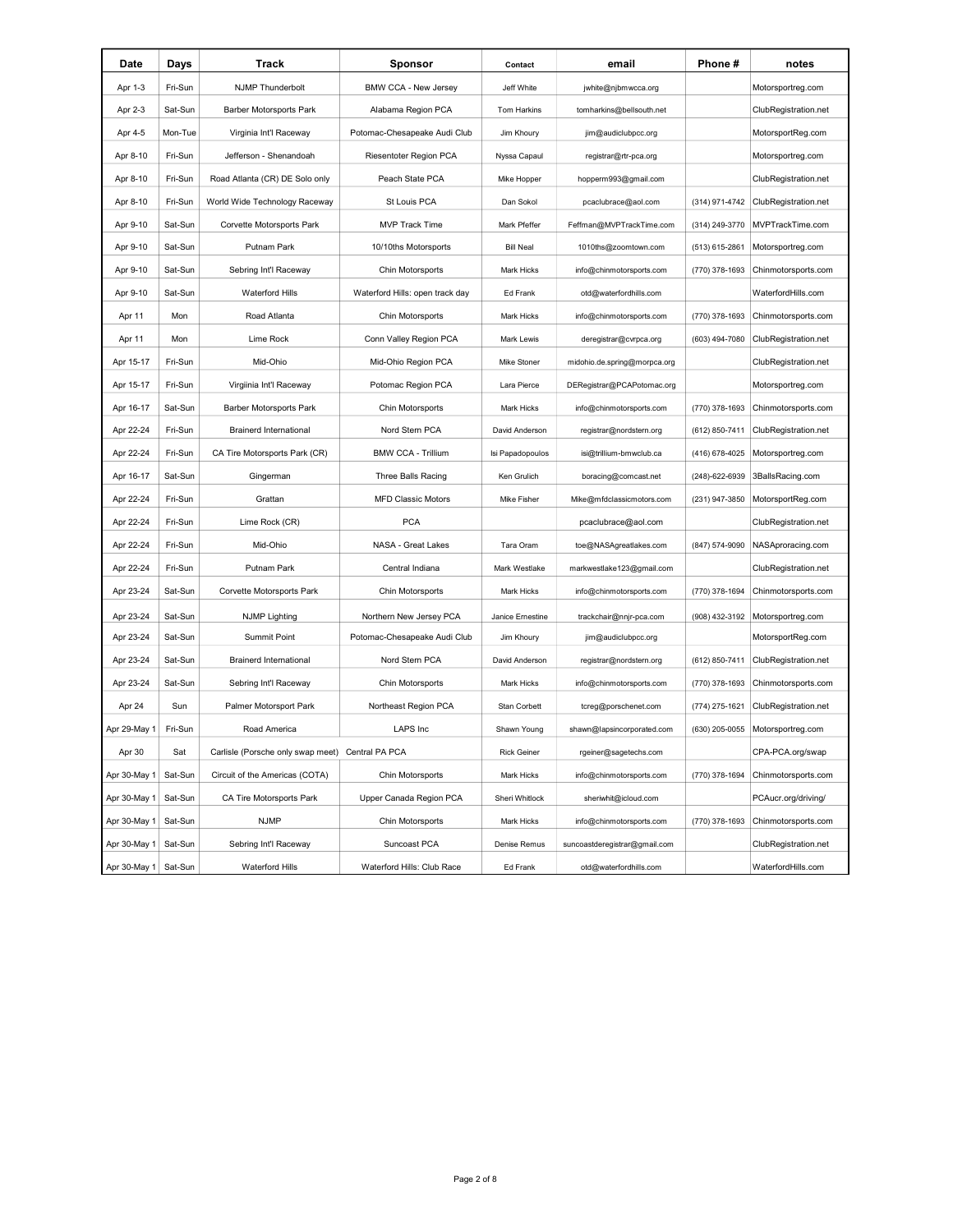| Date          | Days    | Track                          | Sponsor                         | Contact              | email                      | Phone #        | notes                |
|---------------|---------|--------------------------------|---------------------------------|----------------------|----------------------------|----------------|----------------------|
| May 2         | Mon     | Mid-Ohio                       | AutoInterests                   | Jason Kennedy        | jason@autointerests.com    |                | AutoInterests.com    |
| May 2-3       | Mon-Tue | Lime Rock                      | North Country PCA               | Pat Maloney          | de-chair@ncr-pca.org       | (978) 501-0158 | MotorsportReg.com    |
| May 6         | Fri     | <b>Blackhawk Farms</b>         | Chicago PCA                     | <b>Todd Conforti</b> | ticontrols@aol.com         |                | ClubRegistration.net |
| May 6-8       | Fri-Sun | Mid-Ohio                       | Northern Ohio Region PCA        | Lori Bryant          | lori.bryant@att.net        | (440) 247-1487 | ClubRegistration.net |
| May 6-8       | Fri-Sun | Pocono North (Advanced Only)   | Riesentoter Region PCA          | Nyssa Capaul         | registrar@rtr-pca.org      |                | Motorsportreg.com    |
| May 7         | Sat     | M1 Concourse (intro DE)        | Southeastern Michigan PCA       | Steve Carbary        | s2carbary@comcast.net      | (586) 242-6437 | ClubRegistration.net |
| May 7-8       | Sat-Sun | Grattan                        | Three Balls Racing              | Ken Grulich          | boracing@comcast.net       | (248) 622-6939 | 3BallsRacing.com     |
| May 7-8       | Sat-Sun | Gingerman                      | Trackilicious                   | Eric Ghoukasian      | eric@trackilicious.com     | (248) 425-2498 | Motorsportreg.com    |
| May 9         | Mon     | Lime Rock                      | Conn Valley Region PCA          | Mark Lewis           | deregistrar@cvrpca.org     |                | ClubRegistration.net |
| May 9-10      | Mon-Tue | <b>Watkins Glen</b>            | Chin Motorsports                | Mark Hicks           | info@chinmotorsports.com   | (770) 378-1694 | Chinmotorsports.com  |
| May 10        | Tue     | <b>Waterford Hills</b>         | <b>Rally Sport Region PCA</b>   | <b>Charlie Brown</b> | registrar@rsp.pca.org      | (734) 358-2393 | MotorsportReg.com    |
| May 13-15     | Fri-Sun | Nelson Ledges                  | AutoInterests                   | Jason Kennedy        | jason@autointerests.com    |                | AutoInterests.com    |
| May 13-15     | Fri-Sun | NOLA Motorsports Park (CR)     |                                 |                      | pcaclubrace@aol.com        |                | ClubRegistration.net |
| May 13-15     | Fri-Sun | <b>Watkins Glen</b>            | Potomac Region PCA              | Lara Pierce          | Registrar@pcapotomac.org   |                | Motorsportreg.com    |
| May 14-15     | Sat-Sun | <b>Brainerd International</b>  | Nord Stern PCA                  | David Anderson       | registrar@nordstern.org    | (612) 850-7411 | ClubRegistration.net |
| May 14-15     | Sat-Sun | Ozarks International Raceway   | Chin Motorsports                | <b>Mark Hicks</b>    | info@chinmotorsports.com   | (770) 378-1694 | Chinmotorsports.com  |
| May 14-15     | Sat-Sun | Putnam Park                    | 10/10ths Motorsports            | <b>Bill Neal</b>     | 1010ths@zoomtown.com       | (513) 615-2861 | Motorsportreg.com    |
| May 14-15     | Sat-Sun | Road America                   | <b>MVP Track Time</b>           | Mark Pfeffer         | Feffman@MVPTrackTime.com   | (314) 249-3770 | MVPTrackTime.com     |
| May 14-15     | Sat-Sun | Sebring Int'l Raceway          | Chin Motorsports                | Mark Hicks           | info@chinmotorsports.com   | (770) 378-1694 | Chinmotorsports.com  |
| May 14-15     | Sat-Sun | <b>NJMP Thunderbolt</b>        | Schattenbaum PCA                | Dan Petchel          | carsinc@comcast.net        | (609) 298-2277 | ClubRegistration.net |
| May 15        | Sun     | <b>Waterford Hills</b>         | Waterford Hills: open track day | Ed Frank             | otd@waterfordhills.com     |                | WaterfordHills.com   |
| May 20-22     | Fri-Sun | Mid-Ohio (CR)                  | Northern New Jersey PCA         | Janice Ernestine     | trackchair@nnjr-pca.com    | (862) 206-9610 | Motorsportreg.com    |
| May 20-22     | Fri-Sun | Pitt Race                      | AutoInterests                   | Jason Kennedy        | jason@autointerests.com    |                | AutoInterests.com    |
| May 20        | Fri     | Grattan                        | <b>VR Performance</b>           | Horst Reinhardt      | horst@vrperformance.com    | (586) 991-2455 | Motorsportreg.com    |
| May 21        | Sat     | M1 Concourse                   | Southeast Michigan PCA          | Steve Carbary        | s2carbary@comcast.net      | (586) 242-6437 | ClubRegistration.net |
| May 21-22     | Sat-Sun | Road Atlanta                   | Chin Motorsports                | <b>Mark Hicks</b>    | info@chinmotorsports.com   | (770) 378-1694 | Chinmotorsports.com  |
| May 23        | Mon     | <b>Barber Motorsports Park</b> | Chin Motorsports                | Mark Hicks           | info@chinmotorsports.com   | (770) 378-1694 | Chinmotorsports.com  |
| May 23        | Mon     | Road America                   | Road America Track Day          |                      |                            |                | Motorsportreg.com    |
| May 23-24     | Mon-Tue | Le Circuit Mont Tremblant      | <b>Rennsport Region PCA</b>     | Bob Rouleau          | rrouleau@presud.com        |                | ClubRegistration.net |
| <b>Jun 24</b> | Fri     | <b>Blackhawk Farms</b>         | Chicago PCA                     | <b>Toby Duckett</b>  | tobyduckett911@gmail.com   | (630) 248-7680 | ClubRegistration.net |
| May 25        | Wed     | Autobahn Country Club          | <b>LAPS</b> Inc                 | Shawn Young          | shawn@lapsincorporated.com | (630) 205-0055 | Motorsportreg.com    |
| May 27-29     | Fri-Sun | Road America                   | Chicago PCA                     | <b>Todd Conforti</b> | ticontrols@aol.com         |                | ClubRegistration.net |
| May 27-29     | Fri-Sun | Mid-Ohio                       | NASA - Great Lakes              | Tara Oram            | toe@NASAgreatlakes.com     | (847) 574-9090 | NASAproracing.com    |
| May 27-29     | Fri-Sun | <b>Thompson Speedway</b>       | Northeast Region PCA            | Stan Corbett         | tcreg@porschenet.com       | (774) 275-1621 | ClubRegistration.net |
| May 28-29     | Sat-Sun | Corvette Motorsports Park      | 10/10ths Motorsports            | <b>Bill Neal</b>     | 1010ths@zoomtown.com       | (513) 615-2861 | Motorsportreg.com    |
| May 28-29     | Sat-Sun | Eagles Canyon Raceway (CR)     |                                 |                      | pcaclubrace@aol.com        |                | ClubRegistration.net |
| May 28-29     | Sat-Sun | Gingerman                      | AutoInterests                   | Jason Kennedy        | jason@autointerests.com    |                | AutoInterests.com    |
| May 28-29     | Sat-Sun | Grattan                        | Three Balls Racing              | Ken Grulich          | boracing@comcast.net       | (248) 622-6939 | 3BallsRacing.com     |
| May 28-29     | Sat-Sun | <b>NJMP Thunderbolt</b>        | Northern New Jersey PCA         | Janice Ernestine     | trackchair@nnjr-pca.com    | (862) 206-9610 | Motorsportreg.com    |
| May 28-29     | Sat-Sun | Pitt Race                      | Chin Motorsports                | Mark Hicks           | info@chinmotorsports.com   | (770) 378-1694 | Chinmotorsports.com  |
| May 28-29     | Sat-Sun | <b>Waterford Hills</b>         | Waterford Hills: Club Race      | Ed Frank             | otd@waterfordhills.com     |                | WaterfordHills.com   |
| May 30-31     | Mon-Tue | Mid-Ohio                       | Chin Motorsports                | Mark Hicks           | info@chinmotorsports.com   | (770) 378-1694 | Chinmotorsports.com  |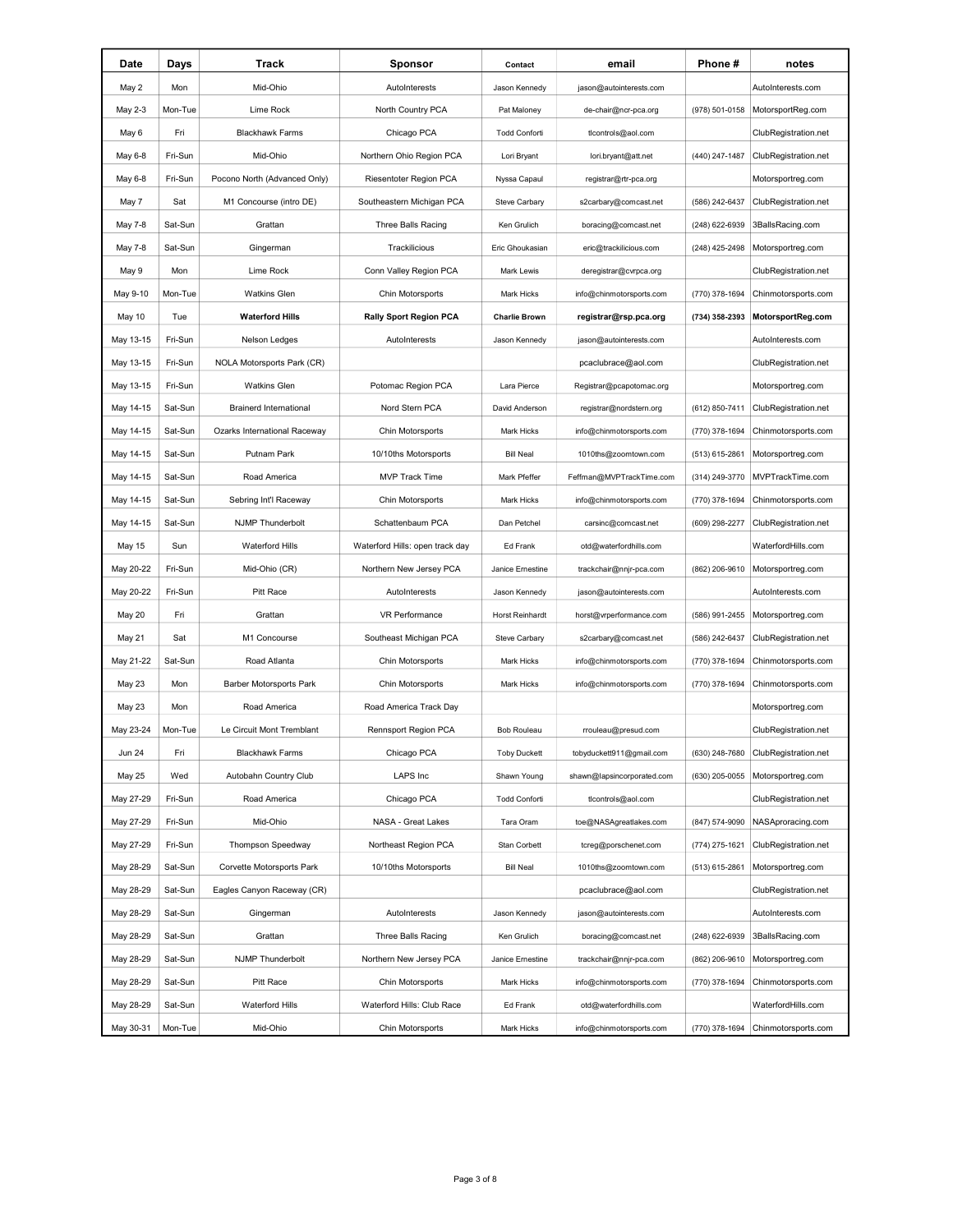| Date          | Days    | Track                          | <b>Sponsor</b>                  | Contact              | email                         | Phone #        | notes                           |
|---------------|---------|--------------------------------|---------------------------------|----------------------|-------------------------------|----------------|---------------------------------|
| Jun 3-5       | Fri-Sun | Mid-Ohio                       | Ohio Valley PCA                 | Dennis Okin          | dennisokin@gmail.com          | (513) 300-5076 | ClubRegistration.net            |
| Jun 4-5       | Sat-Sun | Road Atlanta                   | Peach State PCA                 | Mike Hopper          | hopperm993@gmail.com          | (770) 889-4673 | ClubRegistration.net            |
| Jun 4-5       | Sat-Sun | CA Tire Motorsports Park       | Upper Canada Region PCA         | Sheri Whitlock       | sheriwhit@icloud.com          |                | PCAucr.org/driving/             |
| Jun 4-5       | Sat-Sun | Summit Point - Shenandoah      | Potomac Region PCA              | Lara Pierce          | Registrar@pcapotomac.org      |                | Motorsportreg.com               |
| Jun 6         | Mon     | Lime Rock                      | Conn Valley Region PCA          | Mark Lewis           | deregistrar@cvrpca.org        |                | ClubRegistration.net            |
| Jun 6         | Mon     | <b>Blackhawk Farms</b>         | <b>Badger Bimmers</b>           | Darcy Yench          | Darcy.Yench@badgerbimmers.org |                | Motorsportreg.com               |
| Jun 6-7       | Mon-Tue | <b>NJMP Thunderbolt</b>        | <b>BMW CCA - New Jersey</b>     | Jeff White           | jwhite@njbmwcca.org           |                | Motorsportreg.com               |
| Jun 6-7       | Mon-Tue | Virginia Int'l Raceway         | Chin Motorsports                | Mark Hicks           | info@chinmotorsports.com      | (770) 378-1694 | Chinmotorsports.com             |
| Jun 6-8       | Mon-Wed | Pitt Race                      | <b>BMW CCA - Trillium</b>       | Isi Papadopoulos     | isi@trillium-bmwclub.ca       | (416) 678-4025 | Motorsportreg.com               |
| Jun 6         | Mon     | Autobahn Country Club          | LAPS Inc                        | Shawn Young          | shawn@lapsincorporated.com    | (630) 205-0055 | Motorsportreg.com               |
| Jun 10        | Fri     | <b>Waterford Hills</b>         | Southeast Michigan PCA          | Steve Carbary        | s2carbary@comcast.net         | (586) 242-6437 | ClubRegistration.net            |
| Jun 10-12     | Fri-Sun | Grattan                        | <b>Rally Sport Region PCA</b>   | <b>Charlie Brown</b> | registrar@rsp.pca.org         | (734) 358-2393 | MotorsportReg.com               |
| Jun 10-12     | Fri-Sun | Putnam Park                    | Kentucky Region PCA             | Jeremy Miller        | Jers993@msn.com               | 502-396-9111   | Motorsportreg.com               |
| Jun 10-12     | Fri-Sun | Palmer Motorsport Park         | Northeast Region PCA            | Stan Corbett         | tcreg@porschenet.com          | (774) 275-1621 | ClubRegistration.net            |
| Jun 11-12     | Sat-Sun | Eagles Canyon Raceway          | Chin Motorsports                | <b>Mark Hicks</b>    | info@chinmotorsports.com      | (770) 378-1694 | Chinmotorsports.com             |
| Jun 11        | Sat     | Sebring Int'l Raceway          | Chin Motorsports                | <b>Mark Hicks</b>    | info@chinmotorsports.com      | (770) 378-1693 | Chinmotorsports.com             |
| Jun 12-18     | Sun-Sat | <b>PORSCHE PARADE</b>          | Pocono Mountains, Pennsylvania  |                      |                               |                | PorscheParade.org               |
| Jun 12        | Sun     | Waterford Hills                | Waterford Hills: open track day | Ed Frank             | otd@waterfordhills.com        |                | WaterfordHills.com              |
| <b>Jun 13</b> | Mon     | Mid-Ohio                       | AutoInterests                   | Jason Kennedy        | jason@autointerests.com       |                | AutoInterests.com               |
| Jun 14-15     | Tue-Wed | CA Tire Motorsports Park       | Niagara Region PCA              | <b>Bert Xander</b>   | hinchccb@gmail.com            |                | ClubRegistration.net            |
| Jun 15        | Wed     | Autobahn Country Club          | <b>LAPS</b> Inc                 | Shawn Young          | shawn@lapsincorporated.com    | (630) 205-0055 | Motorsportreg.com               |
| Jun 15-16     | Wed-Thu | <b>Watkins Glen</b>            | Metro New York PCA              | <b>Steve Divins</b>  | metronyde@optonline.net       | (631) 793-1568 | ClubRegistration.net            |
| Jun 17        | Fri     | <b>Waterford Hills</b>         | Motor City BMW                  | Ken Rutyna           | krutyna@ktg-corp.com          |                | Motorsportreg.com               |
| Jun 17-18     | Fri-Sat | Gingerman                      | <b>NASA Great Lakes</b>         | Tara Oram            | toe@NASAgreatlakes.com        | (847) 574-9090 | NASAproracing.com               |
| Jun 17-19     | Fri-Sun | Watkins Glen (CR)              | Conn Valley Region PCA          | Mark Lewis           | deregistrar@cvrpca.org        |                | ClubRegistration.net            |
| Jun 17-19     | Fri-Sun | <b>NJMP Lightning</b>          | Riesentoter Region PCA          | Nyssa Capaul         | registrar@rtr-pca.org         |                | Motorsportreg.com               |
| Jun 18-19     | Sat-Sun | <b>Barber Motorsports Park</b> | Alabama Region PCA              | Tom Harkins          | tomharkins@bellsouth.net      |                | ClubRegistration.net            |
| Jun 18-19     | Sat-Sun | Putnam Park                    | 10/10ths Motorsports            | <b>Bill Neal</b>     | 1010ths@zoomtown.com          | (513) 615-2861 | Motorsportreg.com               |
| Jun 17-19     | Fri-Sun | World Wide Technology Raceway  | St Louis PCA                    | Dan Sokol            | pcaclubrace@aol.com           | (314) 971-4742 | ClubRegistration.net            |
| <b>Jun 20</b> | Mon     | Autobahn Country Club          | MVP Track Time                  | Mark Pfeffer         | Feffman@MVPTrackTime.com      |                | (314) 249-3770 MVPTrackTime.com |
| <b>Jun 20</b> | Mon     | Mid-Ohio                       | VR Performance                  | Horst Reinhardt      | horst@vrperformance.com       | (586) 991-2455 | Motorsportreg.com               |
| Jun 20-21     | Mon-Tue | Road America                   | Nord Stern PCA                  | David Anderson       | registrar@nordstern.org       | (612) 850-7411 | ClubRegistration.net            |
| Jun 20-21     | Mon-Tue | Road America                   | Nord Stern PCA                  | David Anderson       | registrar@nordstern.org       | (612) 850-7411 | ClubRegistration.net            |
| <b>Jun 24</b> | Fri     | <b>Blackhawk Farms</b>         | Chicago PCA                     | <b>Todd Conforti</b> | ticontrols@aol.com            |                | ClubRegistration.net            |
| Jun 24-26     | Fri-Sun | Nelson Ledges                  | AutoInterests                   | Jason Kennedy        | jason@autointerests.com       |                | AutoInterests.com               |
| Jun 24-26     | Fri-Sun | Ozarks International Raceway   | <b>NASA Great Lakes</b>         | Tara Oram            | toe@NASAgreatlakes.com        | (847) 574-9090 | NASAproracing.com               |
| Jun 24-26     | Fri-Sun | Pitt Race                      | Mid-Ohio Region PCA             | Mike Stoner          | midohio.de.spring@morpca.org  |                | ClubRegistration.net            |
| Jun 24-26     | Fri-Sun | Pitt Race                      | Potomac Region PCA              | Lara Pierce          | Registrar@pcapotomac.org      |                | Motorsportreg.com               |
| Jun 24-26     | Fri-Sun | CA Tire Motorsports Park       | <b>BMW CCA - Trillium</b>       | Isi Papadopoulos     | isi@trillium-bmwclub.ca       | (416) 678-4025 | Motorsportreg.com               |
| Jun 24-26     | Fri-Sun | <b>Waterford Hills</b>         | Waterford Hills: Club Race      | Ed Frank             | otd@waterfordhills.com        |                | WaterfordHills.com              |
| Jun 25-26     | Sat-Sun | Sebring Int'l Raceway          | Suncoast PCA                    | Denise Remus         | suncoastderegistrar@gmail.com |                | ClubRegistration.net            |
| Jun 25-26     | Sat-Sun | Circuit of the Americas (COTA) | Chin Motorsports                | Mark Hicks           | info@chinmotorsports.com      | (770) 378-1694 | Chinmotorsports.com             |
| Jun 25-26     | Sat-Sun | Grattan                        | Three Balls Racing              | Ken Grulich          | boracing@comcast.net          | (248) 622-6939 | 3BallsRacing.com                |
| Jun 25-26     | Sat-Sun | Road Atlanta                   | Chin Motorsports                | Mark Hicks           | info@chinmotorsports.com      | (770) 378-1694 | Chinmotorsports.com             |
| Jun 27-28     | Mon-Tue | NJMP Thunderbolt               | Metro New York PCA              | Steve Divins         | metronyde@optonline.net       | (631) 793-1568 | ClubRegistration.net            |
| Jun 27-28     | Mon-Tue | Le Circuit Mont Tremblant      | Rennsport Region PCA            | <b>Bob Rouleau</b>   | rrouleau@presud.com           |                | ClubRegistration.net            |
| Jun 29-30     | Wed-Thu | <b>Watkins Glen</b>            | Chin Motorsports                | Mark Hicks           | info@chinmotorsports.com      | (770) 378-1694 | Chinmotorsports.com             |
|               |         |                                |                                 |                      |                               |                |                                 |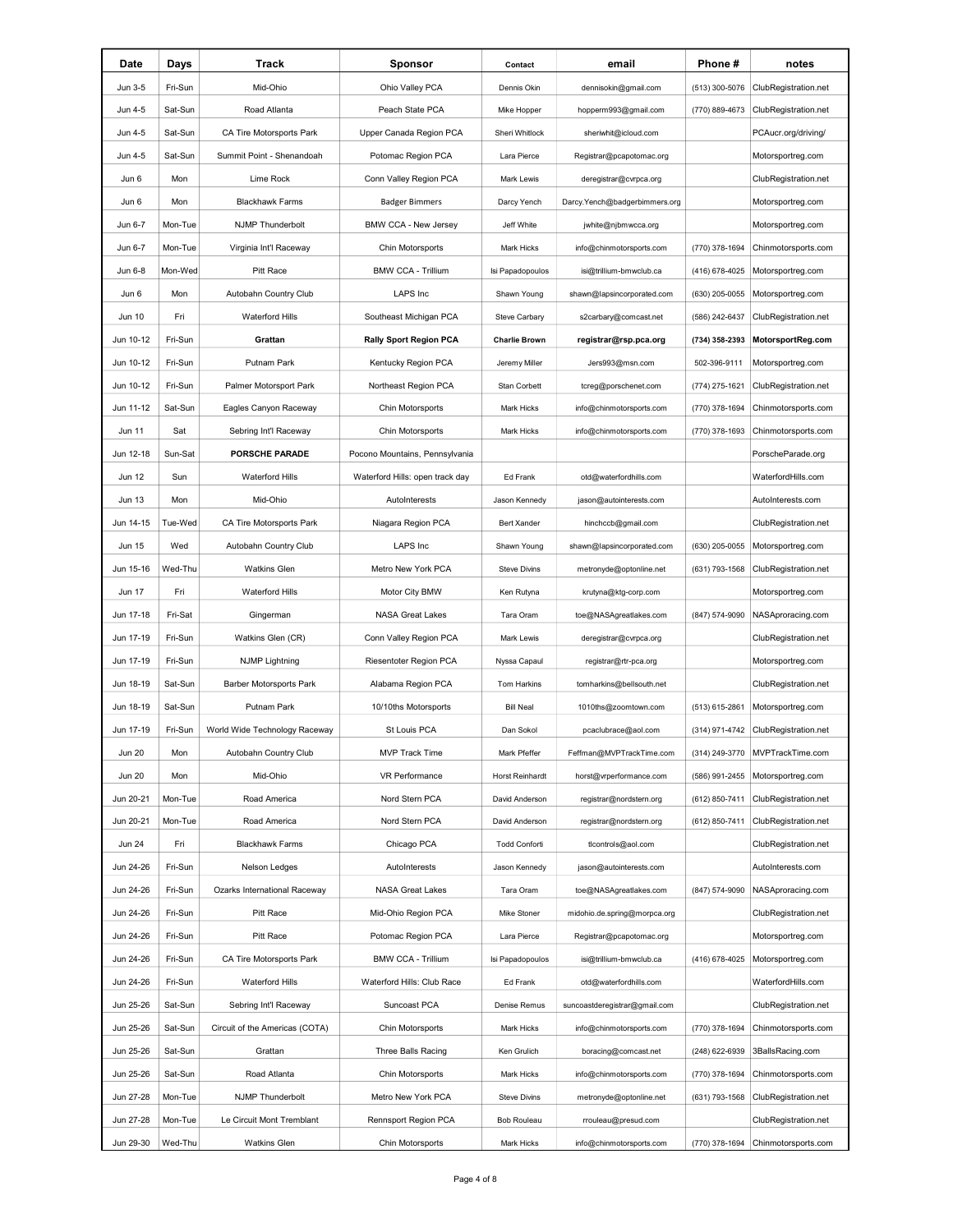| Date          | Days    | Track                        | <b>Sponsor</b>                  | Contact               | email                      | Phone#         | notes                |
|---------------|---------|------------------------------|---------------------------------|-----------------------|----------------------------|----------------|----------------------|
| Jul 1-2       | Fri-Sat | Pitt Race                    | AutoInterests                   | Jason Kennedy         | jason@autointerests.com    |                | AutoInterests.com    |
| Jul 1-3       | Fri-Sun | Le Circuit Mont Tremblant    | Northeast Region PCA            | Stan Corbett          | tcreg@porschenet.com       | (774) 275-1621 | ClubRegistration.net |
| Jul 3-4       | Sun-Mon | Virginia Int'l Raceway       | Chin Motorsports                | Mark Hicks            | info@chinmotorsports.com   | 770-378-1694   | Chinmotorsports.com  |
| Jul 7-8       | Thu-Fri | Pitt Race                    | 10/10ths Motorsports            | Bill                  | 1010ths@zoomtown.com       | (513) 615-2861 | Motorsportreg.com    |
| Jul 8-10      | Fri-Sun | Brainerd International (CR)  | Nord Stern PCA                  | David Anderson        | registrar@nordstern.org    | (612) 850-7411 | ClubRegistration.net |
| Jul 8-10      | Fri-Sun | Summit Point - Main          | Potomac Region PCA              | Lara Pierce           | DERegistrar@PCAPotomac.org |                | Motorsportreg.com    |
| Jul 9-10      | Sat-Sun | Barber Motorsports Park      | Chin Motorsports                | Mark Hicks            | info@chinmotorsports.com   | 770-378-1694   | Chinmotorsports.com  |
| Jul 9-10      | Sat-Sun | CA Tire Motorsports Park     | Upper Canada Region PCA         | Sheri Whitlock        | sheriwhit@icloud.com       |                | PCAucr.org/driving/  |
| Jul 9         | Sat     | Sebring Int'l Raceway        | Chin Motorsports                | Mark Hicks            | info@chinmotorsports.com   | 770-378-1694   | Chinmotorsports.com  |
| <b>Jul 10</b> | Sun     | <b>Waterford Hills</b>       | Waterford Hills: open track day | Ed Frank              | otd@waterfordhills.com     |                | WaterfordHills.com   |
| Jul 11        | Mon     | Lime Rock                    | Conn Valley Region PCA          | Mark Lewis            | deregistrar@cvrpca.org     |                | ClubRegistration.net |
| Jul 11-13     | Mon-Wed | Pitt Race                    | Northern New Jersey PCA         | Janice Ernestine      | trackchair@nnjr-pca.com    | (908) 432-3192 | Motorsportreg.com    |
| <b>Jul 11</b> | Mon     | Autobahn Country Club        | LAPS Inc                        | Shawn Young           | shawn@lapsincorporated.com | (630) 205-0055 | Motorsportreg.com    |
| <b>Jul 12</b> | Tue     | <b>Blackhawk Farms</b>       | Chicago PCA                     | <b>Todd Conforti</b>  | ticontrols@aol.com         |                | ClubRegistration.net |
| Jul 15        | Fri     | <b>Waterford Hills</b>       | Trackilicious                   | Eric Ghoukasian       | eric@trackilicious.com     | (248) 425-2498 | Motorsportreg.com    |
| Jul 15-17     | Fri-Sun | Calabogie Motorsports Park   | <b>BMW CCA - Trillium</b>       | Isi Papadopoulos      | isi@trillium-bmwclub.ca    | (416) 678-4025 | Motorsportreg.com    |
| Jul 15-17     | Fri-Sun | Mid-Ohio                     | AudiFest                        | Craig Liechty         | CraigLiechty@hotmail.com   | (440) 543-8233 | TBD                  |
| Jul 15-17     | Fri-Sun | <b>Watkins Glen</b>          | Riesentoter Region PCA          | Nyssa Capaul          | registrar@rtr-pca.org      |                | Motorsportreg.com    |
| Jul 16-17     | Sat-Sun | Corvette Motorsports Park    | 10/10ths Motorsports            | Bill                  | 1010ths@zoomtown.com       | (513) 615-2861 | Motorsportreg.com    |
| Jul 16-17     | Sat-Sun | Ozarks International Raceway | <b>MVP Track Time</b>           | Mark Pfeffer          | Feffman@MVPTrackTime.com   | (314) 249-3770 | MVPTrackTime.com     |
| Jul 16-17     | Sat-Sun | <b>Summit Point Main</b>     | BMW CCA - New Jersey            | Jeff White            | jwhite@njbmwcca.org        |                | Motorsportreg.com    |
| <b>Jul 18</b> | Mon     | Mid-Ohio                     | AutoInterests                   | Jason Kennedy         | jason@autointerests.com    |                | AutoInterests.com    |
| Jul 18-19     | Mon-Tue | Le Circuit Mont Tremblant    | Rennsport Region PCA            | <b>Bob Rouleau</b>    | rrouleau@presud.com        |                | ClubRegistration.net |
| <b>Jul 20</b> | Wed     | Autobahn Country Club        | LAPS Inc                        | Shawn Young           | shawn@lapsincorporated.com | (630) 205-0055 | Motorsportreg.com    |
| Jul 21-22     | Thu-Fri | <b>NJMP Thunderbolt</b>      | Schattenbaum PCA                | Dan Petchel           | carsinc@comcast.net        | (609) 298-2277 | ClubRegistration.net |
| Jul 22-24     | Fri-Sun | Grattan                      | Maumee Valley PCA               | <b>Todd Mierzwiak</b> | toddm79861@aol.com         | (419) 340-8759 | ClubRegistration.net |
| Jul 22-24     | Fri-Sun | Lime Rock (CR)               | Conn Valley Region              | Mark Lewis            | deregistrar@cvrpca.org     | (603) 494-7080 | ClubRegistration.net |
| Jul 22-24     | Fri-Sun | Club Motorsports (Tamworth)  | North Country PCA               | Pat Maloney           | de-chair@ncr-pca.org       | (978) 501-0158 | Motorsportreg.com    |
| Jul 22-24     | Fri-Sun | <b>Pitt Race</b>             | <b>NASA Great Lakes</b>         | Tara Oram             | toe@NASAgreatlakes.com     | (847) 574-9090 | NASAproracing.com    |
| Jul 25-26     | Mon-Tue | <b>Watkins Glen</b>          | Chin Motorsports                | Mark Hicks            | info@chinmotorsports.com   | 770-378-1694   | Chinmotorsports.com  |
| Jul 27-28     | Wed-Thu | <b>Watkins Glen</b>          | Niagara Region PCA              | Bert Xander           | hinchccb@gmail.com         |                | ClubRegistration.net |
| <b>Jul 12</b> | Tue     | Autobahn Country Club        | Chicago PCA                     | <b>Todd Conforti</b>  | ticontrols@aol.com         |                | ClubRegistration.net |
| <b>Jul 29</b> | Fri     | Summit Point - Jefferson     | AutoInterests                   | Jason Kennedy         | jason@autointerests.com    |                | AutoInterests.com    |
| Jul 29-31     | Fri-Sun | Pitt Race                    | Allegheny Region PCA            | Carol Neal            | track@arpca.com            |                | Motorsportreg.com    |
| Jul 29-31     | Fri-Sun | <b>Waterford Hills</b>       | Waterford Hills: Club Race      | Ed Frank              | otd@waterfordhills.com     |                | WaterfordHills.com   |
| Jul 29-31     | Fri-Sun | <b>Watkins Glen</b>          | Metro New York PCA              | <b>Steve Divins</b>   | metronyde@optonline.net    | (631) 793-1568 | ClubRegistration.net |
| Jul 29-31     | Fri-Sun | Summit Point - Main          | Potomac Region PCA              | Lara Pierce           | DERegistrar@PCAPotomac.org |                | Motorsportreg.com    |
| Jul 30-31     | Sat-Sun | Summit Point - Shenandoah    | AutoInterests                   | Jason Kennedy         | jason@autointerests.com    |                | AutoInterests.com    |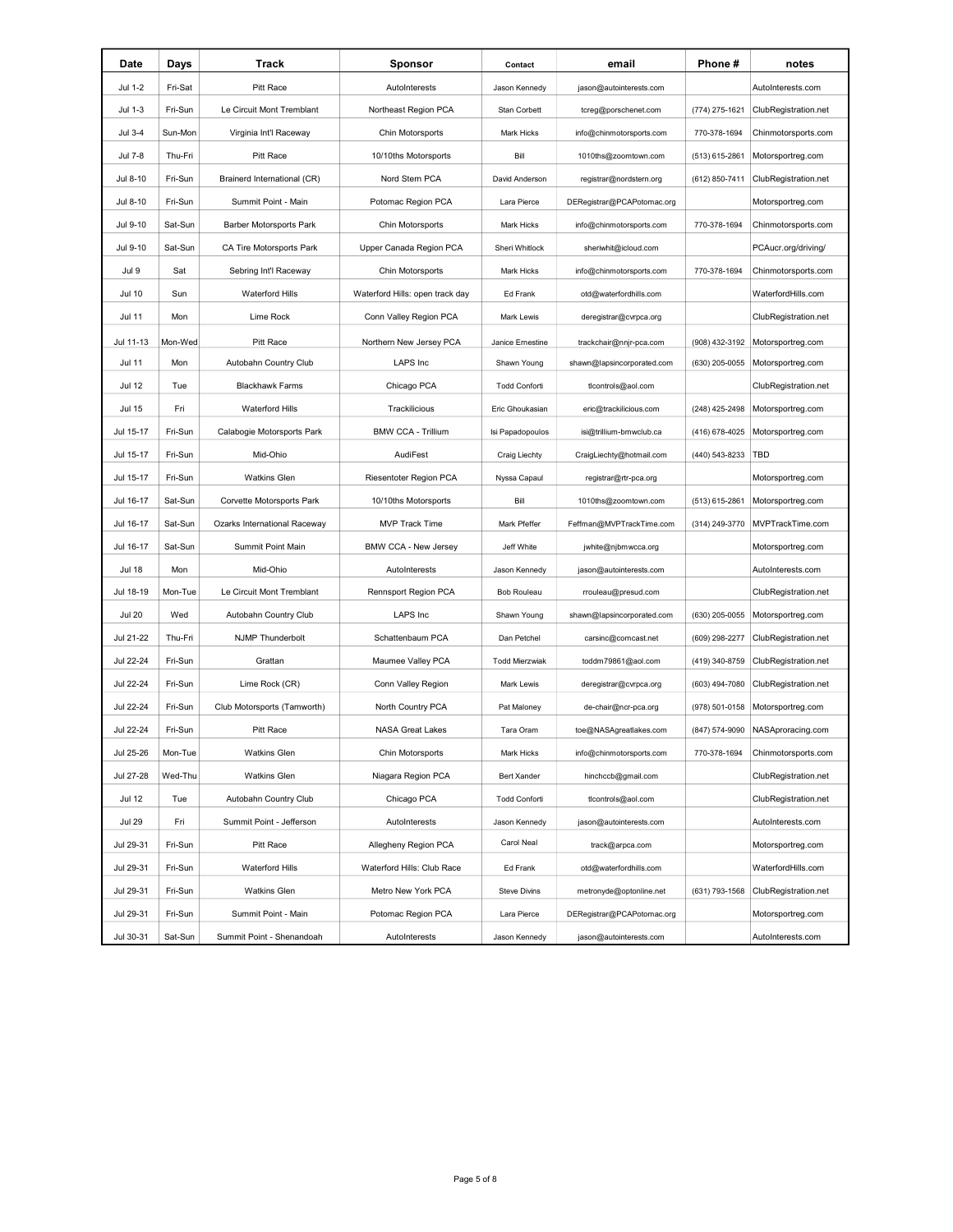| Date      | Days    | Track                         | <b>Sponsor</b>                     | Contact              | email                         | Phone #        | notes                               |
|-----------|---------|-------------------------------|------------------------------------|----------------------|-------------------------------|----------------|-------------------------------------|
| Aug 1     | Mon     | Summit Point - Main           | AutoInterests                      | Jason Kennedy        | jason@autointerests.com       |                | AutoInterests.com                   |
| Aug 1     | Mon     | Autobahn Country Club         | <b>LAPS Inc</b>                    | Shawn Young          | shawn@lapsincorporated.com    | (630) 205-0055 | Motorsportreg.com                   |
| Aug 1     | Mon     | Road America                  | Road America Track Day             |                      |                               |                | Motorsportreg.com                   |
| Aug 1-2   | Mon-Tue | <b>Watkins Glen</b>           | Northeast Chapter of the Audi Club |                      |                               |                |                                     |
| Aug 1-2   | Mon-Tue | Lime Rock                     | Northern New Jersey PCA            | Janice Ernestine     | trackchair@nnjr-pca.com       | (862) 206-9610 | Motorsportreg.com                   |
| Aug 6     | Sat     | Lime Rock                     | Conn Valley Region PCA             | Mark Lewis           | deregistrar@cvrpca.org        |                | ClubRegistration.net                |
| Aug 6-7   | Sat-Sun | Autobahn Country Club         | NASA - Great Lakes / Midwest       | Tara Oram            | toe@NASAgreatlakes.com        | (847) 574-9090 | NASAproracing.com                   |
| Aug 6-7   | Sat-Sun | Sebring Int'l Raceway         | Suncoast PCA                       | Denise Remus         | suncoastderegistrar@gmail.com |                | ClubRegistration.net                |
| Aug 6-7   | Sat-Sun | Summit Point                  | Chin Motorsports                   | <b>Mark Hicks</b>    | info@chinmotorsports.com      | 770-378-1694   | Chinmotorsports.com                 |
| Aug 8-9   | Mon-Tue | Mid-Ohio                      | Three Balls Racing                 | Ken Grulich          | boracing@comcast.net          | (248) 622-6939 | 3BallsRacing.com                    |
| Aug 10    | Wed     | Autobahn Country Club         | <b>LAPS Inc</b>                    | Shawn Young          | shawn@lapsincorporated.com    | (630) 205-0055 | Motorsportreg.com                   |
| Aug 12    | Fri     | <b>Waterford Hills</b>        |                                    | Steve Carbary        | s2carbary@comcast.net         | (586) 242-6437 | ClubRegistration.net                |
| Aug 12    | Fri     | <b>Blackhawk Farms</b>        | <b>Badger Bimmers</b>              | Darcy Yench          | Darcy.Yench@badgerbimmers.org |                | Motorsportreg.com                   |
| Aug 12-14 | Fri-Sun | Mid-Ohio                      | Mid-Ohio Region PCA                | Shannon Moore        | dontblinkracer@earthlink.net  |                | ClubRegistration.net                |
| Aug 12-14 | Fri-Sun | NJMP Thunderbolt (CR)         | Schattenbaum PCA                   | Dan Petchel          | carsinc@comcast.net           | (609) 298-2277 | ClubRegistration.net                |
| Aug 13-14 | Sat-Sun | Road Atlanta                  | Chin Motorsports                   | Mark Hicks           | info@chinmotorsports.com      | 770-378-1694   | Chinmotorsports.com                 |
| Aug 13-14 | Sat-Sun | Gingerman                     | Chicago PCA                        | <b>Todd Conforti</b> | ticontrols@aol.com            |                | ClubRegistration.net                |
| Aug 12-14 | Fri-Sun | <b>Watkins Glen</b>           | Northeast Region PCA               | Stan Corbett         | tcreg@porschenet.com          | (774) 275-1621 | ClubRegistration.net                |
| Aug 13    | Sat     | Sebring Int'l Raceway         | Chin Motorsports                   | Mark Hicks           | info@chinmotorsports.com      | (770) 378-1694 | Chinmotorsports.com                 |
| Aug 14    | Sun     | <b>Waterford Hills</b>        | Waterford Hills: open track day    | Ed Frank             | otd@waterfordhills.com        |                | WaterfordHills.com                  |
| Aug 15    | Mon     | <b>Waterford Hills</b>        | Trackilicious                      | Eric Ghoukasian      | eric@trackilicious.com        | (248) 425-2498 | Motorsportreg.com                   |
| Aug 15-16 | Mon-Tue | Summit Point                  | Northern New Jersey PCA            | Janice Ernestine     | trackchair@nnjr-pca.com       | (908) 432-3192 | Motorsportreg.com                   |
| Aug 19-21 | Fri-Sun | Nelson Ledges                 | AutoInterests                      | Jason Kennedy        | jason@autointerests.com       |                | AutoInterests.com                   |
| Aug 20-21 | Sat-Sun | CA Tire Motorsports Park      | Upper Canada Region PCA            | Sheri Whitlock       | sheriwhit@icloud.com          |                | PCAucr.org/driving/                 |
| Aug 22    | Mon     | Autobahn Country Club         | <b>MVP Track Time</b>              | Mark Pfeffer         | Feffman@MVPTrackTime.com      | (314) 249-3770 | MVPTrackTime.com                    |
| Aug 22    | Mon     | Mid-Ohio                      | AutoInterests                      | Jason Kennedy        | jason@autointerests.com       |                | AutoInterests.com                   |
| Aug 24-25 | Wed-Thu | <b>Watkins Glen</b>           | Niagara Region PCA                 | <b>Bert Xander</b>   | hinchccb@gmail.com            |                | ClubRegistration.net                |
| Aug 25    | Thu     | Mid-Ohio                      | 10/10ths Motorsports               | Bill                 | 1010ths@zoomtown.com          | (513) 615-2861 | Motorsportreg.com                   |
| Aug 26-27 | Fri-Sat | Lime Rock                     | Metro New York PCA                 | <b>Steve Divins</b>  | metronyde@optonline.net       | (631) 793-1568 | ClubRegistration.net                |
| Aug 26-28 | Fri-Sun | Le Circuit Mont Tremblant     | Rennsport Region PCA               | <b>Bob Rouleau</b>   | rrouleau@presud.com           |                | ClubRegistration.net                |
| Aug 26-28 | Fri-Sun | CA Tire Motorsports Park      | <b>BMW CCA - Trillium</b>          | Isi Papadopoulos     | isi@trillium-bmwclub.ca       | (416) 678-4025 | Motorsportreg.com                   |
| Aug 26-28 | Fri-Sun | Mid-Ohio                      | NASA - Great Lakes                 | Tara Oram            | toe@NASAgreatlakes.com        | (847) 574-9090 | NASAproracing.com                   |
| Aug 26-28 | Fri-Sun | <b>Waterford Hills</b>        | Waterford Hills: Club Race         | Ed Frank             | otd@waterfordhills.com        |                | WaterfordHills.com                  |
| Aug 26-28 | Fri-Sun | <b>Watkins Glen</b>           | Northern New Jersey PCA            | Janice Ernestine     | trackchair@nnjr-pca.com       | (908) 432-3192 | Motorsportreg.com                   |
| Aug 27-28 | Sat-Sun | Putnam Park                   | 10/10ths Motorsports               | <b>Bill Neal</b>     | 1010ths@zoomtown.com          | (513) 615-2861 | Motorsportreg.com                   |
| Aug 28    | Sun     | World Wide Technology Raceway | St Louis PCA                       | Dan Sokol            | pcaclubrace@aol.com           |                | (314) 971-4743 ClubRegistration.net |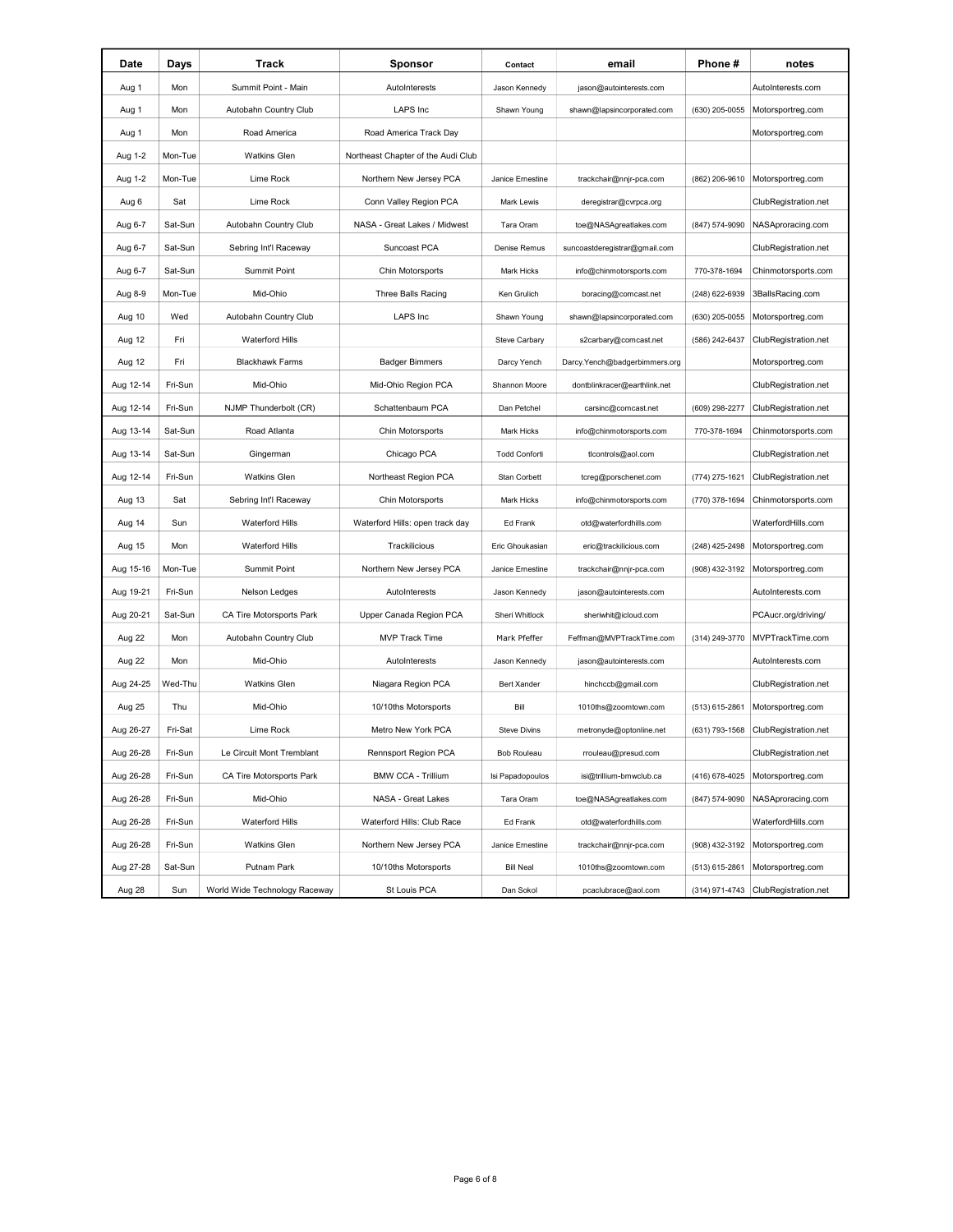| Pitt Race<br>Sep 2-4<br>Fri-Sun<br>AutoInterests<br>jason@autointerests.com<br>Jason Kennedy<br>Sep 3-4<br>Sat-Sun<br>Grattan<br>Three Balls Racing<br>(248) 622-6939<br>Ken Grulich<br>boracing@comcast.net | AutoInterests.com<br>3BallsRacing.com |
|--------------------------------------------------------------------------------------------------------------------------------------------------------------------------------------------------------------|---------------------------------------|
|                                                                                                                                                                                                              |                                       |
|                                                                                                                                                                                                              |                                       |
| Sep 2-5<br>Fri-Mon<br>Road America (CR)<br>Chicago PCA<br><b>Todd Conforti</b><br>ticontrols@aol.com                                                                                                         | ClubRegistration.net                  |
| Sep 5-6<br>Mon-Tue<br><b>Watkins Glen</b><br>Chin Motorsports<br>(770) 378-1694<br>Mark Hicks<br>info@chinmotorsports.com                                                                                    | Chinmotorsports.com                   |
| Milwaukee Region PCA<br>Sep 9<br>Fri<br>Road America<br><b>Terry Royals</b><br>milwaukeeDE@gmail.com                                                                                                         | Motorsportreg.com                     |
| Sep 9<br>Fri<br>Sebring Int'l Raceway<br>Chin Motorsports<br>Mark Hicks<br>info@chinmotorsports.com<br>(770) 378-1694                                                                                        | Chinmotorsports.com                   |
| Sep 9-11<br>Fri-Sun<br>Riesentoter Region PCA<br>Pocono (double infield)<br>Nyssa Capaul<br>registrar@rtr-pca.org                                                                                            | Motorsportreg.com                     |
| Sep 9-11<br>Fri-Sun<br>Club Motorsports (Tamworth)<br>North Country PCA<br>(978) 501-0158<br>Pat Maloney<br>de-chair@ncr-pca.org                                                                             | Motorsportreg.com                     |
| Sep 10-11<br>Sat-Sun<br>Grattan<br>Western Michigan PCA<br><b>Ted Blacklidge</b><br>(616) 635-7997<br>sgrafex@chartermi.net                                                                                  | ClubRegistration.net                  |
| Sep 10<br><b>Waterford Hills</b><br>Sat<br>Southeast Michigan PCA<br>Steve Carbary<br>s2carbary@comcast.net<br>(586) 242-6437                                                                                | ClubRegistration.net                  |
| Sep 10<br>Lime Rock<br>Sat<br>Conn Valley Region PCA<br>Mark Lewis<br>deregistrar@cvrpca.org                                                                                                                 | ClubRegistration.net                  |
| Sep 10-11<br>Carolinas Region PCA<br>Sat-Sun<br>Carolina Motorsports Park<br>Andy Shoun<br>andrewshoun@gmail.com                                                                                             | ClubRegistration.net                  |
| Sep 10-11<br>Sat-Sun<br>Suncoast PCA<br>Sebring Int'l Raceway<br>Denise Remus<br>suncoastderegistrar@gmail.com                                                                                               | ClubRegistration.net                  |
| MVP Track Time<br>Sep 10-11<br>Sat-Sun<br>Road America<br>Mark Pfeffer<br>Feffman@MVPTrackTime.com<br>(314) 249-3770                                                                                         | MVPTrackTime.com                      |
| Sep 11<br>Sun<br><b>Waterford Hills</b><br>Waterford Hills: open track day<br><b>Ed Frank</b><br>otd@waterfordhills.com                                                                                      | WaterfordHills.com                    |
| Sep 12<br>Autobahn Country Club<br>LAPS Inc<br>Mon<br>Shawn Young<br>shawn@lapsincorporated.com<br>(630) 205-0055                                                                                            | Motorsportreg.com                     |
| Sep 13<br>Tue<br><b>Waterford Hills</b><br><b>Rally Sport Region PCA</b><br>registrar@rsp.pca.org<br><b>Charlie Brown</b><br>(734) 358-2393                                                                  | MotorsportReg.com                     |
| Sep 16-18<br>Fri-Sun<br>Grattan<br>Motor City BMW<br>Ken Rutyna<br>krutyna@ktg-corp.com                                                                                                                      | Motorsportreg.com                     |
| Sep 16-18<br>Fri-Sun<br>Nord Stern PCA<br><b>Brainerd Raceway</b><br>David Anderson<br>(612) 850-7411<br>registrar@nordstern.org                                                                             | ClubRegistration.net                  |
| Carol Neal<br>Sep 16-18<br>Fri-Sun<br>Allegheny Region PCA<br>Mid-Ohio<br>track@arpca.com                                                                                                                    | Motorsportreg.com                     |
| Sep 16-18<br>Fri-Sun<br>Summit Point (CR)<br><b>PCA</b><br>pcaclubrace@aol.com                                                                                                                               | ClubRegistration.net                  |
| Sep 17-18<br>Barber Motorsports Park<br>Mark Hicks<br>Sat-Sun<br>Chin Motorsports<br>info@chinmotorsports.com<br>(770) 378-1694                                                                              | Chinmotorsports.com                   |
| Sep 17-18<br>Sat-Sun<br><b>Barber Motorsports Park</b><br>Chin Motorsports<br>Mark Hicks<br>info@chinmotorsports.com<br>(770) 378-1694                                                                       | Chinmotorsports.com                   |
| Sep 17-18<br>Sat-Sun<br>Eagles Canyon Raceway<br>Chin Motorsports<br>Mark Hicks<br>info@chinmotorsports.com<br>(770) 378-1694                                                                                | Chinmotorsports.com                   |
| Sep 17-18<br>Sat-Sun<br><b>Brainerd International</b><br>Nord Stern PCA<br>David Anderson<br>registrar@nordstern.org<br>(612) 850-7411                                                                       | ClubRegistration.net                  |
| Sep 17-18<br>Sat-Sun<br>Pitt Race<br>Chin Motorsports<br>info@chinmotorsports.com<br>(770) 378-1694<br>Mark Hicks                                                                                            | Chinmotorsports.com                   |
| Sep 17-18<br>Sat-Sun<br>Putnam Park<br>10/10ths Motorsports<br><b>Bill Neal</b><br>1010ths@zoomtown.com<br>(513) 615-2861                                                                                    | Motorsportreg.com                     |
| Sep 19-20<br>Mon-Tue<br>Le Circuit Mont Tremblant<br>Rennsport Region PCA<br><b>Bob Rouleau</b><br>rrouleau@presud.com                                                                                       | ClubRegistration.net                  |
| Sep 19-20<br>Mon-Tue<br><b>Watkins Glen</b><br>Northern New Jersey PCA<br>Janice Ernestine<br>trackchair@nnjr-pca.com<br>(908) 432-3192                                                                      | Motorsportreg.com                     |
| Sep 22<br>Thu<br>Road America<br>Road America Track Day                                                                                                                                                      | Motorsportreg.com                     |
| Sep 23-25<br>Fri-Sun<br>Mid-Ohio<br>Northern Ohio Region PCA<br>Diane Baus<br>norpca-de@roadrunner.com                                                                                                       | ClubRegistration.net                  |
| Sep 23-25<br>Fri-Sun<br>Waterford Hills<br>Waterford Hills: Club Race<br>Ed Frank<br>otd@waterfordhills.com                                                                                                  | WaterfordHills.com                    |
| Sep 23-25<br>Fri-Sun<br>Palmer Motorsport Park<br>Northeast Region PCA<br>Stan Corbett<br>(774) 275-1621<br>tcreg@porschenet.com                                                                             | ClubRegistration.net                  |
| Sep 23-25<br>Fri-Sun<br>World Wide Technology Raceway<br>St Louis PCA<br>Dan Sokol<br>(314) 971-4742<br>pcaclubrace@aol.com                                                                                  | ClubRegistration.net                  |
| Sep 24-25<br>Sat-Sun<br>Circuit of the Americas (COTA)<br>Chin Motorsports<br>(770) 378-1694<br>Mark Hicks<br>info@chinmotorsports.com                                                                       | Chinmotorsports.com                   |
| Sep 24-25<br>Sat-Sun<br>Chicago PCA<br><b>Blackhawk Farms</b><br><b>Todd Conforti</b><br>ticontrols@aol.com                                                                                                  | ClubRegistration.net                  |
| Sep 24-25<br>Sat-Sun<br>Upper Canada Region PCA<br>CA Tire Motorsports Park<br>Sheri Whitlock<br>sheriwhit@icloud.com                                                                                        | PCAucr.org/driving/                   |
| Sep 24-25<br>Sat-Sun<br>Grattan<br>Ken Grulich<br>(248) 622-6939<br>Three Balls Racing<br>boracing@comcast.net                                                                                               | 3BallsRacing.com                      |
| Sep 24-25<br>Sat-Sun<br>Road Atlanta<br>Chin Motorsports<br>Mark Hicks<br>info@chinmotorsports.com<br>(770) 378-1694                                                                                         | Chinmotorsports.com                   |
| Sep 26<br>Mon<br>Mid-Ohio<br>AutoInterests<br>Jason Kennedy<br>jason@autointerests.com                                                                                                                       | AutoInterests.com                     |
| Sep 26-27<br>Mon-Tue<br><b>Watkins Glen</b><br>Niagara Region PCA<br>Bert Xander<br>hinchccb@gmail.com                                                                                                       | ClubRegistration.net                  |
| Sep 26-27<br>Mon-Tue<br>Summit Point<br>Potomac-Chesapeake Audi Club<br>Jim Khoury<br>jim@audiclubpcc.org                                                                                                    | MotorsportReg.com                     |
| Sep 30-Oct 2<br>Fri-Sun<br>Road America<br>Badger Bimmers - Oct Fast<br>Darcy Yench<br>Darcy.Yench@badgerbimmers.org                                                                                         | Motorsportreg.com                     |
| Sep 30-Oct 1<br>Fri-Sat<br>Autobahn Country Club<br>NASA - Great Lakes / Midwest<br>Tara Oram<br>toe@NASAgreatlakes.com<br>(847) 574-9090                                                                    | NASAproracing.com                     |
| Sep 30-Oct 1<br>Fri-Sat<br><b>NJMP Lighting</b><br>Metro New York PCA<br>Steve Divins<br>metronyde@optonline.net<br>(631) 793-1568                                                                           | ClubRegistration.net                  |
| Sep 30-Oct 2<br>Fri-Sun<br>Mid-Ohio<br>MVP Track Time<br>Mark Pfeffer<br>(314) 249-3770<br>Feffman@MVPTrackTime.com                                                                                          | MVPTrackTime.com                      |
| Sep 30-Oct 2<br>Fri-Sun<br>Putnam Park<br>Central Indiana<br>Mark Westlake<br>markwestlake123@gmail.com                                                                                                      | ClubRegistration.net                  |